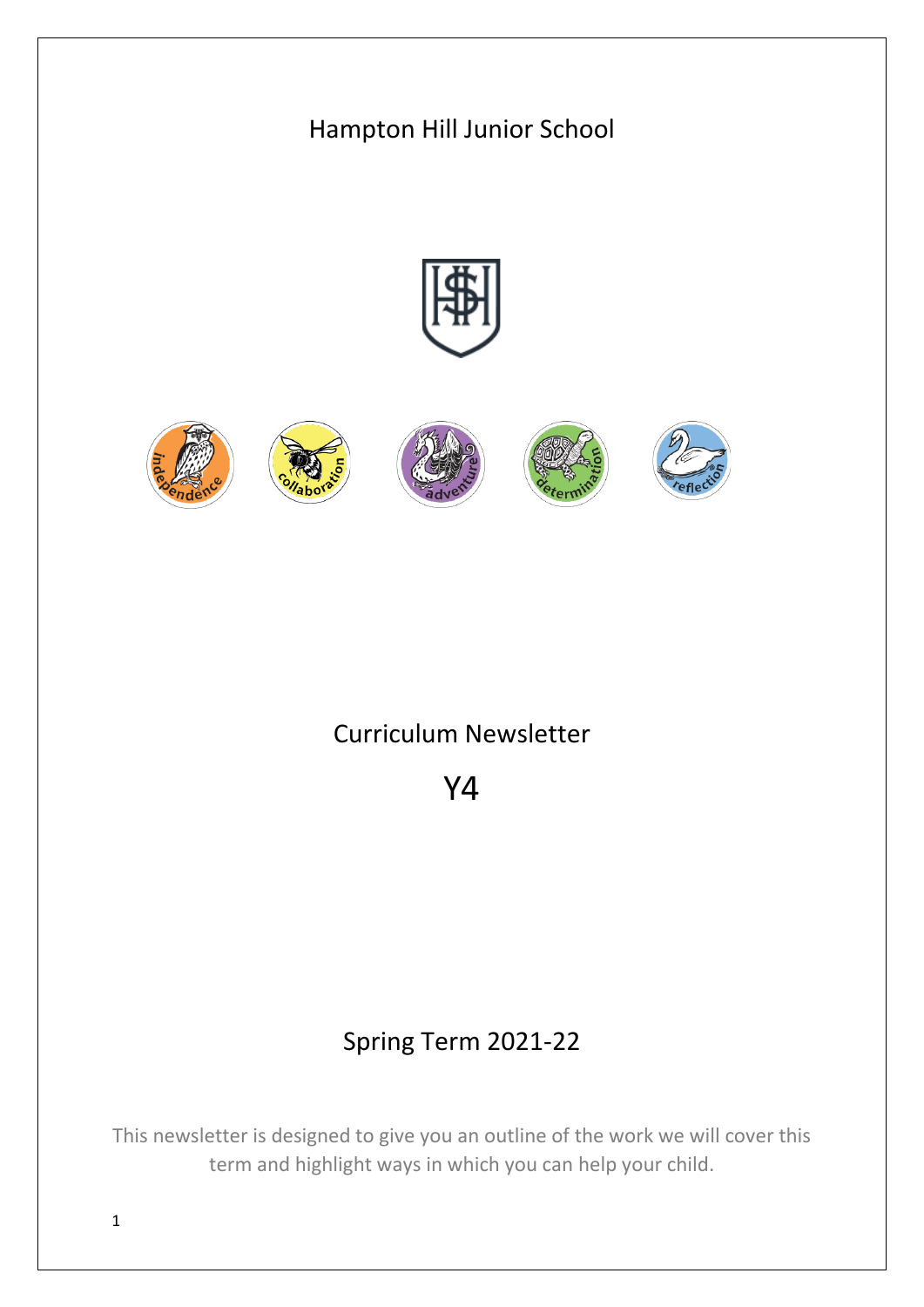## Dear Parents/ Carers

We are committed to a broad and balanced curriculum. We hope you find this information useful.

- Learning behaviour focus for this term: **Determination/ Reflection**
- Trips/ costings planned for this term: **£5 cost for the Egyptian day workshop and resources ( letter to follow)**
- PE KIT days: 4D Thursday & Friday / 4H Monday & Wednesday /4M Monday & Friday
- Green Mile Day: MONDAY
- Home School Diaries need to be in school: Everyday

| <b>DATE</b>   | <b>EVENT</b>                          |
|---------------|---------------------------------------|
| 5/1/2022      | Children return                       |
| 7/2/2022      | <b>Mental Health Week</b>             |
| 8/2/2022      | Safer Internet Day                    |
| Wb 7/2/2022   | <b>Mental Health Week</b>             |
| W/C 14/2/2022 | <b>Half Term</b>                      |
| 23/2/2022     | <b>Subject Revolution Reading Day</b> |
| 1/3/2022      | <b>Parent Consultations</b>           |
| 3/3/2022      | Parent Consultations/ World Book Day  |
| 18/3/2022     | Red Nose Day                          |
| 31/3/2022     | Whole School Photo Day                |
| tbc           | Easter Hat Parade/ Assembly           |
| 1/4/2022      | End of term 1.45pm                    |

## **KEY Y4 DATES THIS TERM:**

(Further dates are likely to be added and will forwarded accordingly- along with any changes to dates)

## **SUBJECT AREAS:**

**English:** Divers Daughter (diary)/ Explanation text ( teeth)/ Leon and the Place Between **Maths:** multiplication and division/ area/ fractions/ decimals **Science:** Digestion and Teeth/ Living Things and Habitats **R.E:** Representation of God and Faith- Christianity and Hinduism/ Sikhism **Computing:** Digital Citizenship and E-Safety **Music:** Revise understanding of Y3 musicianship skills and introduce new skills in pitch, rhythm and stave notation. Explore composers in Baroque period and introduce graphic score notation. **PHSE:** Dreams and goals/ ambitions/ new challenges/ being fit, healthy and safe **P.E:** Basketball/ Egyptian Dance **French:** Epiphany/ Days, Months, Seasons and Birthdays **History/ Geography:** Henry V111/ Egyptians